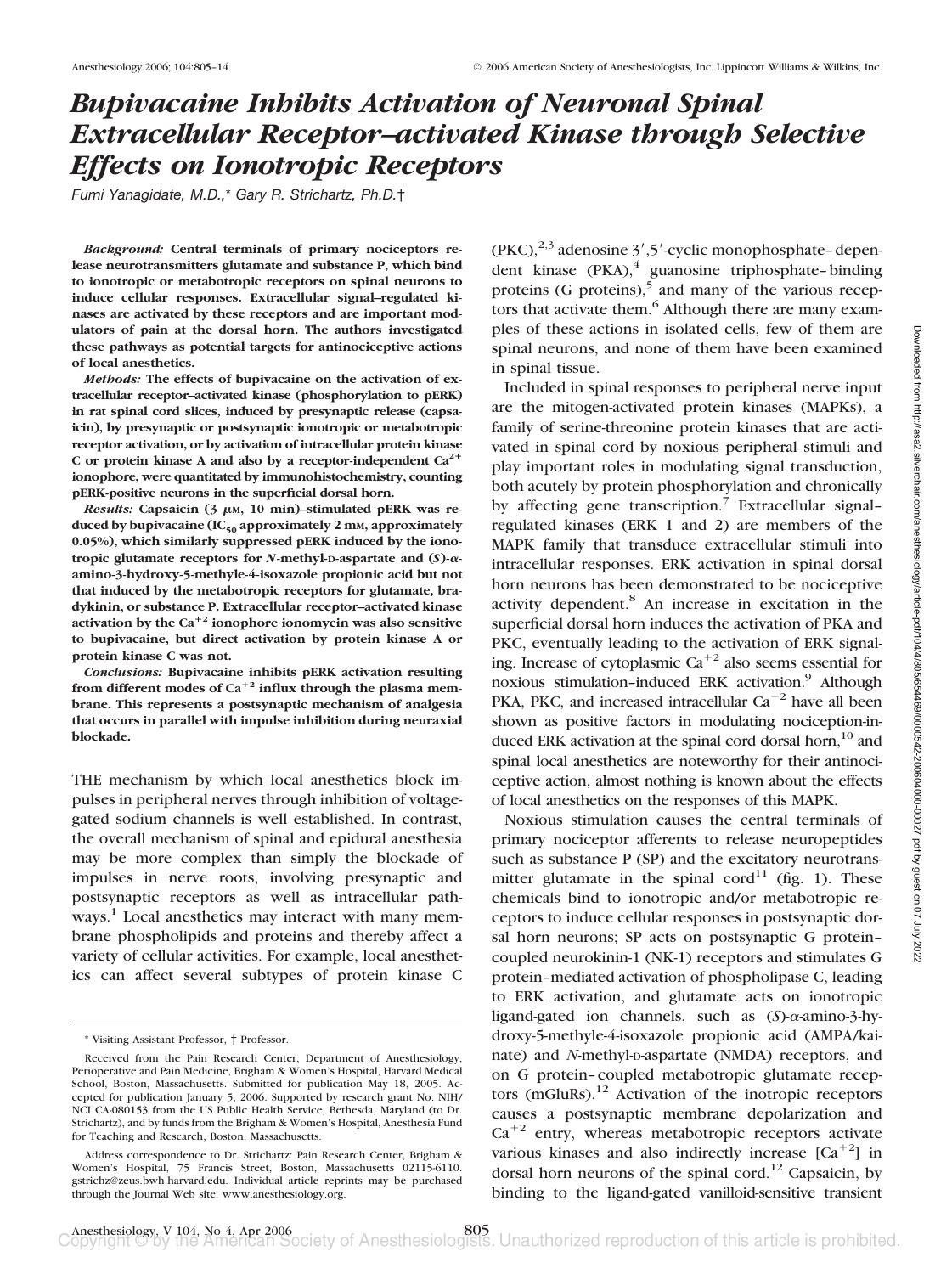

**Fig. 1. A scheme of induction of extracellular signal–regulated kinase phosphorylation (pERK) at the central terminal of primary afferent. On presynaptic dorsal horn neurons, activation of vanilloid receptor (TRPV1) or action potential results in increased presynaptic [Ca2] and subsequent release of glutamate (Glu) and substance P (SP); Glu binds to ionotropic** *N***-methyl-Daspartate (NMDA) and (***S***)--amino-3-hydroxy-5-methyle-4-isoxazole propionic acid (AMPA) receptors and to metabotropic receptors mGluR; SP binds to G protein–coupled neurokinin 1 (NK-1) receptor. The activation of these postsynaptic receptors activates protein kinases such as PKA and PKC, and ERK pathway.**  $AC =$ **adenylate cyclase;**  $BK2R =$ **bradykinin 2 receptor; cAMP** cyclic adenosine monophosphate; MEK = MAP kinase kinase; **PLC phospholipase C.**

receptor potential channel, TRPV1, on presynaptic terminals, directly catalyzes  $Ca^{+2}$  entry and also effects a depolarization that activates presynaptic calcium channels, as well as releasing  $Ca^{+2}$  from intracellular reticuli whose membranes contain TRPV1 channels, $13$  all of which result in the release of glutamate and SP from primary nociceptor terminals. $13,14$ 

Therefore, to understand more fully the overall effects on cell activation signaling from the actions of local anesthetics in the spinal cord, we assessed the effects of bupivacaine on agonist-induced ERK activation in dorsal horn neurons *in vitro*, by immunohistochemical techniques, using transverse slices of the spinal cord in rats. We evaluated the action of bupivacaine on various modes of agonist-induced ERK activation, including the TRPV1 agonist capsaicin (presynaptic), G protein– coupled receptor (GPCR) agonists for the group 1 metabotropic glutamate receptors, mGluR1/5, the NK-1 receptor agonists SP, or bradykinin (presynaptic and postsynaptic), and ligand-gated receptor agonists such as NMDA and AMPA (postsynaptic) in dorsal horn neurons. Furthermore, to better know the subcellular site of action of bupivacaine, we investigated whether bupivacaine affected PKA-activated, PKC-activated, or  $Ca^{2+}$ ionophore–induced ERK phosphorylation (pERK) pathways in the spinal cord.

#### **Materials and Methods**

#### *Experimental Animals*

All the procedures were approved by the Standing Committee on Animals at Harvard Medical School, Boston, Massachusetts. The experiments were performed on male, adult Sprague-Dawley rats (age, 6–7 weeks; weight, 150–200 g; Charles River Laboratories, Cambridge, MA), which were kept in pairs inside a plastic cage with soft bedding. The rats were housed on a 12-h light–dark cycle with food and water provided *ad libitum*.

#### *Preparation of Drugs*

Drugs were ultimately dissolved in Krebs-Ringer's  $(K-R)$  solution containing 117 mm NaCl, 3.6 mm KCl, 2 mm CaCl<sub>2</sub>, 1.2 mm  $MgCl_2$ , 1.2 mm  $NaH_2PO_4$ , 25 mm NaHCO<sub>3</sub>, 11 mm glucose, and 20 mm HEPES, pH 7.4. A  $Ca<sup>+2</sup>$ -free K-R solution had all the above ingredients save for added  $Ca^{2+}$  and included 4 mm EGTA to chelate any trace  $Ca^{+2}$  ions. Capsaicin, the phorbol ester 12-myristate-13-acetate (PMA), forskolin, bradykinin, H-89, and ionomycin (calcium salt) were first dissolved in pure dimethyl sulfoxide at 100–1,000 times the concentrations to be used and then diluted to the desired concentrations in K-R solution immediately before use. NMDA, SP, EGTA, AMPA, and (*R*,*S*)-3,5-dihydroxyphenylglycine (DHPG), an mGluR1 and mGluR5 selective agonist, were first dissolved in distilled water at 100 or 1,000 times the concentrations to be used and then diluted to the desired concentrations in K-R solution immediately before use. Bupivacaine-HCl was dissolved in K-R solution immediately before use to its final concentration. Racemic DHPG and ionomycin calcium salt were purchased from Tocris Bioscience (Ellison, MO), and capsaicin, bupivacaine, forskolin, bradykinin, (*S*)-AMPA, NMDA, SP, 8-bromo-cyclic adenosine monophosphate (8-Br-cAMP), and EGTA were purchased from RBI/Sigma-Aldrich (St. Louis, MO). 8-Br-cAMP was first dissolved in NaOH (1N) at 1,000 times the concentrations to be used and then diluted to the desired concentrations in K-R solution immediately before use. PMA and H-89 hydrochloride were from CALBIOCHEM (San Diego, CA).

#### *Preparation and Treatment of Spinal Cord Slices*

Spinal cord slices were prepared as described previously.<sup>10</sup> Rats were anesthetized with urethane  $(1.5 \text{ g/kg})$ , intraperitoneal), a lumbosacral laminectomy was performed, and the spinal cord (L1–S3) was removed and placed in oxygenated (95%  $O_2$ –5%  $CO_2$ ) K-R solution at 1°–3°C. The rats were killed after removal of spinal cord by an overdose of pentobarbital (100–150 mg/kg, intraperitoneal) or urethane (4–5 g/kg, intraperitoneal). After all ventral and dorsal roots near the root entry site of the isolated cord were cut and the pia-arachnoid membrane was removed, the spinal cord was mounted on a vibratome (Series 1000®; Technical Products Interna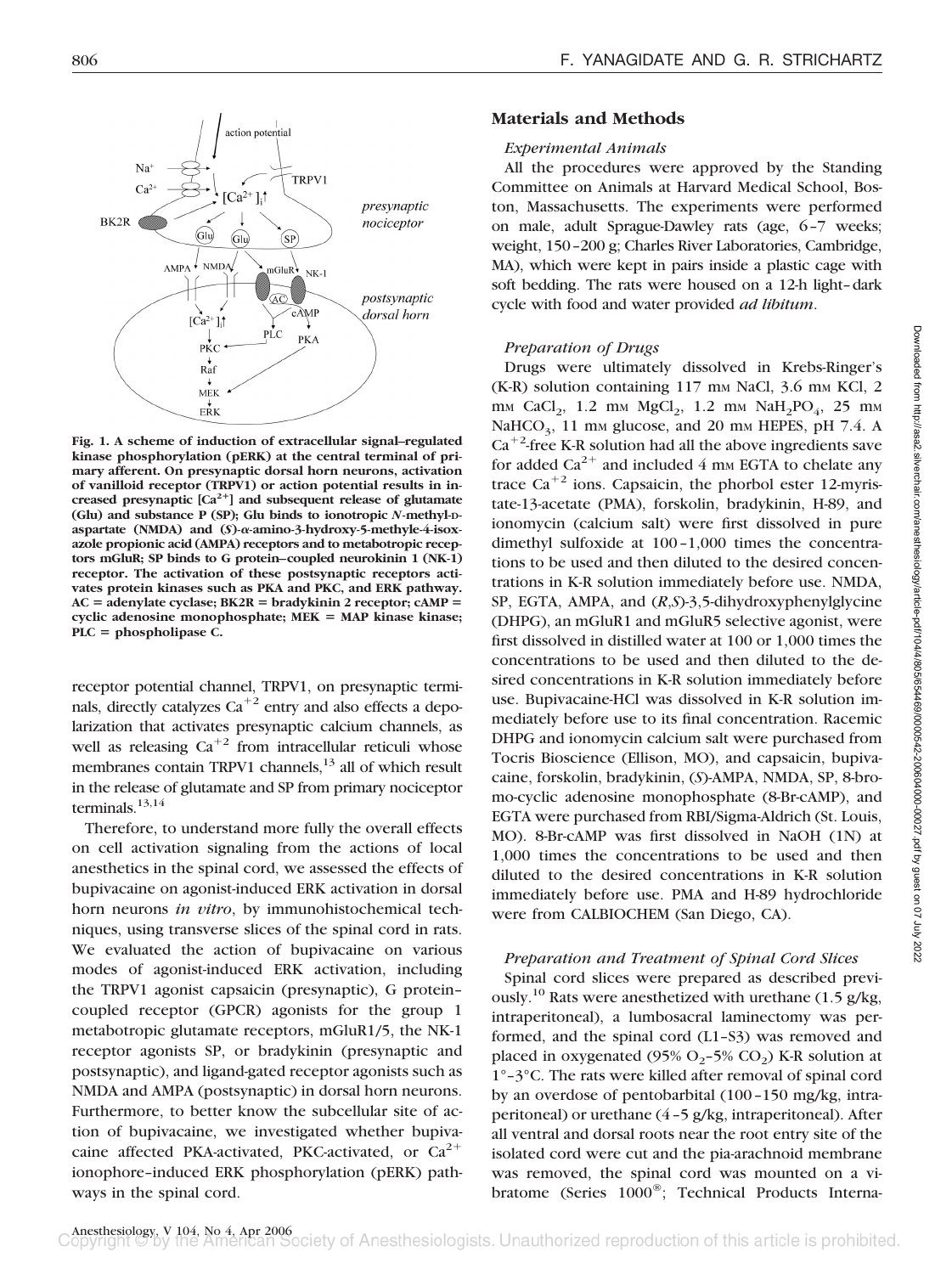tional, O'Fallon, MO), and several transverse slices (700  $\mu$ m thickness) were cut. The slices were placed in a small superfusion chamber (RC-27L; Warner Instruments, Hamden, CT) and superfused in a preincubation period for 3 h at a flow rate of 8–10 ml/min with recirculated solution from an 80-ml reservoir containing K-R solution bubbled with 95%  $O_2$ -5%  $CO_2$ , maintained at pH 7.4. The perfusate was warmed so that the temperature in the superfusion bath was maintained at  $36^{\circ} \pm 2^{\circ}$ C.

For control experiments without bupivacaine, spinal slices were then exposed at the same superfusion condition to bath-applied stimulants: to capsaicin (3 -M) for 10 min and washout for 10 min with K-R solution; or to NMDA  $(100 \mu)$  for 10 min, to AMPA (100  $\mu$ M) for 20 min, to SP (100  $\mu$ M) for 20 min, to bradykinin  $(100 \text{ nm})$  for 10 min, and to mGluR1/5 agonist  $(5 \mu M)$  for 10 min.

Agonist exposure times were chosen to be 10 or 20 min so that pERK levels would increase significantly. In preliminary experiments with capsaicin, we observed no difference in bupivacaine's relative inhibition of pERK activation after 10 compared with 20 min of exposure to the agonist (data not shown), indicating that the time of this agonist's exposure did not affect bupivacaine's effectiveness. Because insubstantial reversal of ERK activation by capsaicin occurred during the 10-min washout period (when no agonist was present; data not shown) we removed this step from the other drug exposure protocols. Bupivacaine  $(0.5, 2, \text{or } 5 \text{ mm})$  in K-R solution was continuously applied for 10 min before and also during stimulant application (and for 10 min after removal of capsaicin). After drug exposure, the slices were fixed in 4% paraformaldehyde for 60 min, replaced with sucrose  $(0.4 \, 4M, 15\%)$  overnight at 8°C, and then cut in the cryostat to a thickness of 15  $\mu$ m. Six to eight nonadjacent sections of these were randomly picked for analysis and processed for immunohistochemistry.

#### *Immunohistochemistry*

Immunofluorescence was quantitated as described previously.15 Briefly, spinal sections were blocked with 2% goat serum in 0.3% Triton X-100 for 1 h at room temperature (20°–22°C) and incubated overnight at 4°C with anti-pERK primary antibody (anti-rabbit, 1:400; Cell Signaling Technology, Beverly, MA). The sections were incubated with Cy-3 conjugated second antibody (antirabbit, 1:300; Jackson ImmunoResearch, West Grove, PA) for 1 h at room temperature. The stained sections were examined with a Nikon (Tokyo, Japan) fluorescence microscope, and images were captured with a charge-coupled device spot camera. Each section was counted under  $10\times$  magnification. The numbers of immunoreactive neurons positive for pERK were counted in laminae 1 and 2.

## *Quantification and Statistics*

Six to eight nonadjacent sections from the lumbar spinal cord (L4–L5) segments were randomly selected. The number of pERK-positive neurons in the superficial dorsal horn (laminae 1 and 2) from each of the six to eight sections incubated in identical conditions were averaged for each animal. The data are reported as mean  $\pm$  SEM of positive cells per section. Differences between the control (unstimulated) condition and stimulated slices were compared with or without bupivacaine to calculate percent inhibition for each separate experiment: % inhibition  $100{1 - (a}$ gonist with bupivacaine  $-$  control/agonist-control)}. These percent inhibitions were averaged over minimally three experiments, and the results were compared using multigroup analysis of variance with the Bonferroni correction (Statview Software, Cary, NC). The criterion for statistical significance was  $P \leq 0.05$ .

#### **Results**

## *Effects of Bupivacaine on Capsaicin-induced ERK Activation*

Bath application of capsaicin  $(3 \mu)$  for 10 min was sufficient to activate pERK in the superficial dorsal horn (figs. 2A and B). The number of activated neurons after capsaicin ( $3 \mu$ M) application for 10 min was increased by approximately fivefold compared with control. Activation of ERK by capsaicin was suppressed by bupivacaine (figs. 2B and C). Bupivacaine  $(0.5, 2, \text{or } 5 \text{ mm})$  continuously applied for 10 min before, during, and after capsaicin application decreased the number of pERK-positive cells in a concentration-dependent manner, with the highest bupivacaine concentration reducing pERK to the control level (fig. 3). There was no significant effect of bupivacaine (2 mm) on "control" pERK levels in the absence of stimulant (114  $\pm$  19%, *P* = 0.79 compared with control). The stimulatory effects of all the agonists tested and their inhibition by bupivacaine are shown in the bar graphs (figs. 3–7) and the numerical values listed in table 1.

## *Effects of Bupivacaine on ERK Activation by Ligand-gated Receptor Agonists*

Levels of pERK were significantly higher after spinal slice exposure to both NMDA  $(100 \mu)$  and AMPA  $(100 \mu)$  $\mu$ <sub>M</sub>) (307%,  $P < 0.01$ , and 401%,  $P < 0.01$ , respectively, compared with control). Bupivacaine (2 mm) reduced both NMDA- and AMPA-induced ERK activation, and by the same degree (59% inhibition for NMDA and 67% for AMPA) as that for the capsaicin response (fig. 4 and table 1). Comparison of the inhibitory effects of bupivacaine (2 mM) by analysis of variance among the three ligandgated receptor agonists, capsaicin, NMDA, and AMPA, showed that the inhibitions were the same  $(P = 0.65)$ .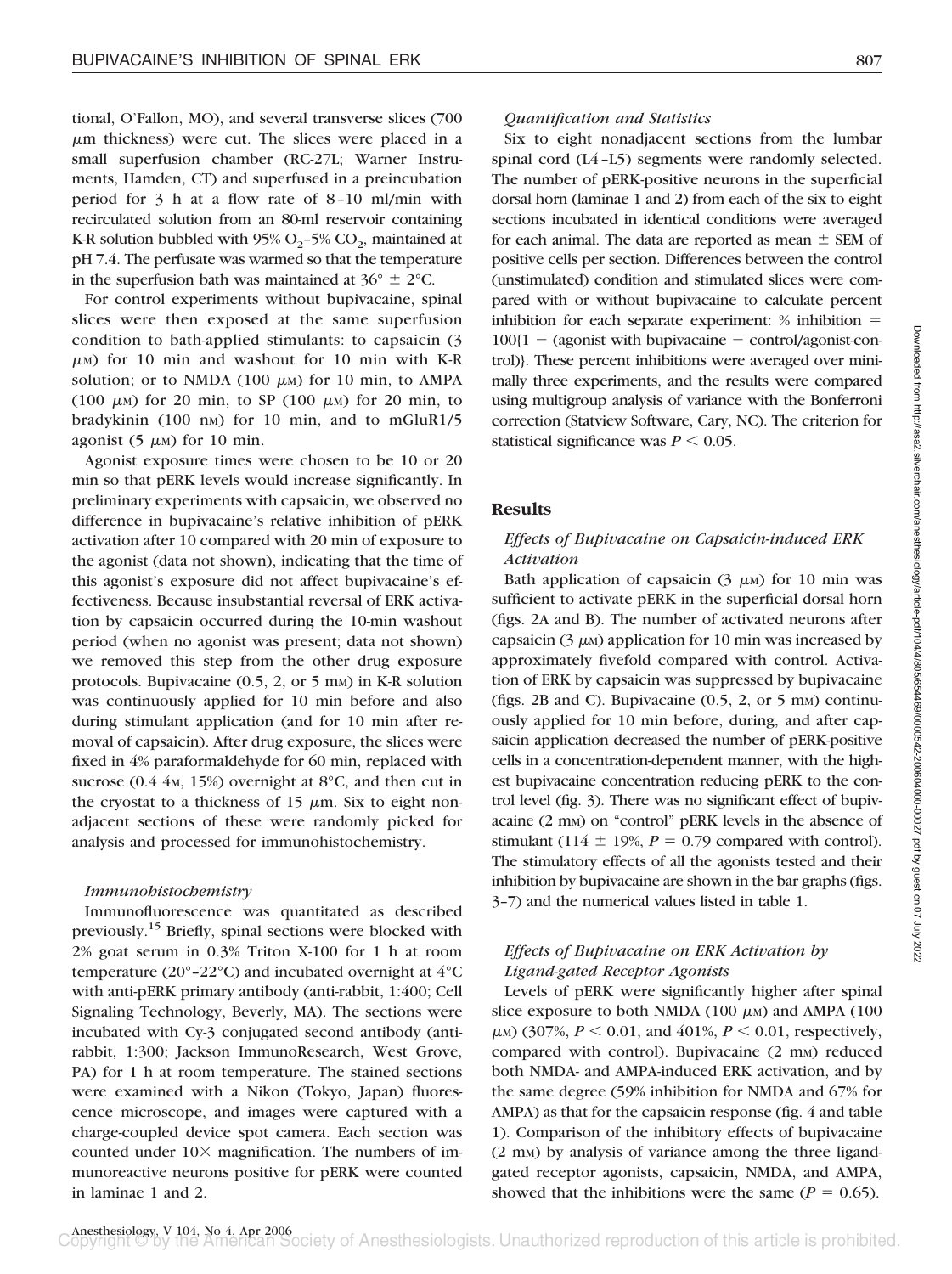## a.control



## b.capsaicin



# c. capsaicin+bupivacaine



**Fig. 2. Extracellular signal–regulated kinase phosphorylation (pERK) immunofluorescence in the superficial dorsal horn of** spinal cord in control unstimulated  $(A)$ , capsaicin  $(3 \mu M, 10 \mu M)$ **min)–stimulated (***B***), and capsaicin-stimulated with bupivacaine (2 mM) (***C***). Only the activated, phosphorylated form (pERK) binds the antibody.**

## *Bupivacaine Does Not Attenuate ERK Activation by G Protein– coupled Receptor Agonists*

Exposure of slices to SP  $(100 \mu)$ , to bradykinin  $(100 \mu)$ nM), or to an agonist of metabotropic glutamate (mGluR1, 5) receptors (DHPG, 5  $\mu$ M) all induced ERK activation (fig. 5 and table 1). However, no significant inhibitory effects of bupivacaine (2 mm) were seen on ERK activation by any of these three GPCR agonists (fig. 5 and table 1). Although bupivacaine caused a small increase in SP-induced pERK activation (fig. 5A), this difference did not reach statistical significance.



**Fig. 3. Numbers of extracellular signal–regulated kinase phosphorylation (pERK)–stained neurons in the superficial dorsal horn (laminae 1 and 2) after bath-applied exposure of capsaicin (3**  $\mu$ M) with or without bupivacaine (0.5–5 mM).  $+P < 0.01$  com**pared with control; \*** *P* **< 0.05, \*\*** *P* **< 0.01 compared with capsaicin without bupivacaine.**

#### *Bupivacaine Does Not Accelerate Reversal of ERK Activation*

To explore the possibility that bupivacaine might depress pERK levels by accelerating its dephosphorylation, we compared the levels of pERK between experiments where stimulation by agonist plus bupivacaine was followed by a 10-min washout period with bupivacaine present, to levels of pERK from the same stimulation protocol but without any washout. Specifically, bupivacaine's inhibition of NMDA-stimulated pERK was 66% after a bupivacaine-accompanied washout and 59% without washout ( $P > 0.10$ ). Similarly, bupivacaine's insignificant inhibition of bradykinin-stimulated pERK was 3.4% with bupivacaine washout and 1.2% with no washout. Apparently, the reduction of pERK levels by bupivacaine during stimulation are due to an inhibition of pERK formation and not an acceleration of its dephosphorylation/deactivation.

## *Varied Effects of Bupivacaine on Intracellular Stimulant–induced ERK Activation*

Ten minutes of bath application of the PKC activator PMA (5  $\mu$ M), the PKA activator forskolin (10  $\mu$ M), or the Ca<sup>2+</sup> ionophore ionomycin (10  $\mu$ M) also induced pERK activation (fig.  $6$  and table 1). Bupivacaine ( $2 \text{ mm}$ ) had no inhibitory effect on PMA-induced pERK but significantly suppressed ionomycin- and forskolin-induced pERK (but see the last section of Results).

#### *Dependence of Agonist-induced pERK on Extracellular Ca2*

Ionomycin causes a rapid increase in cytosolic  $Ca^{2+}$ that is due to both  $Ca^{2+}$  influx through the plasma membrane and a release of  $Ca^{2+}$  from cytosolic stores<sup>16</sup> and activates MAPKs in neutrophils.<sup>17</sup> To determine the contribution of extracellular  $Ca^{2+}$  influx on inotropic receptor agonist–induced pERK, spinal slices were pretreated for 10 min with EGTA containing  $Ca^{2+}$ -free K-R and then exposed to agonist in  $Ca^{2+}$ -free K-R. This pre-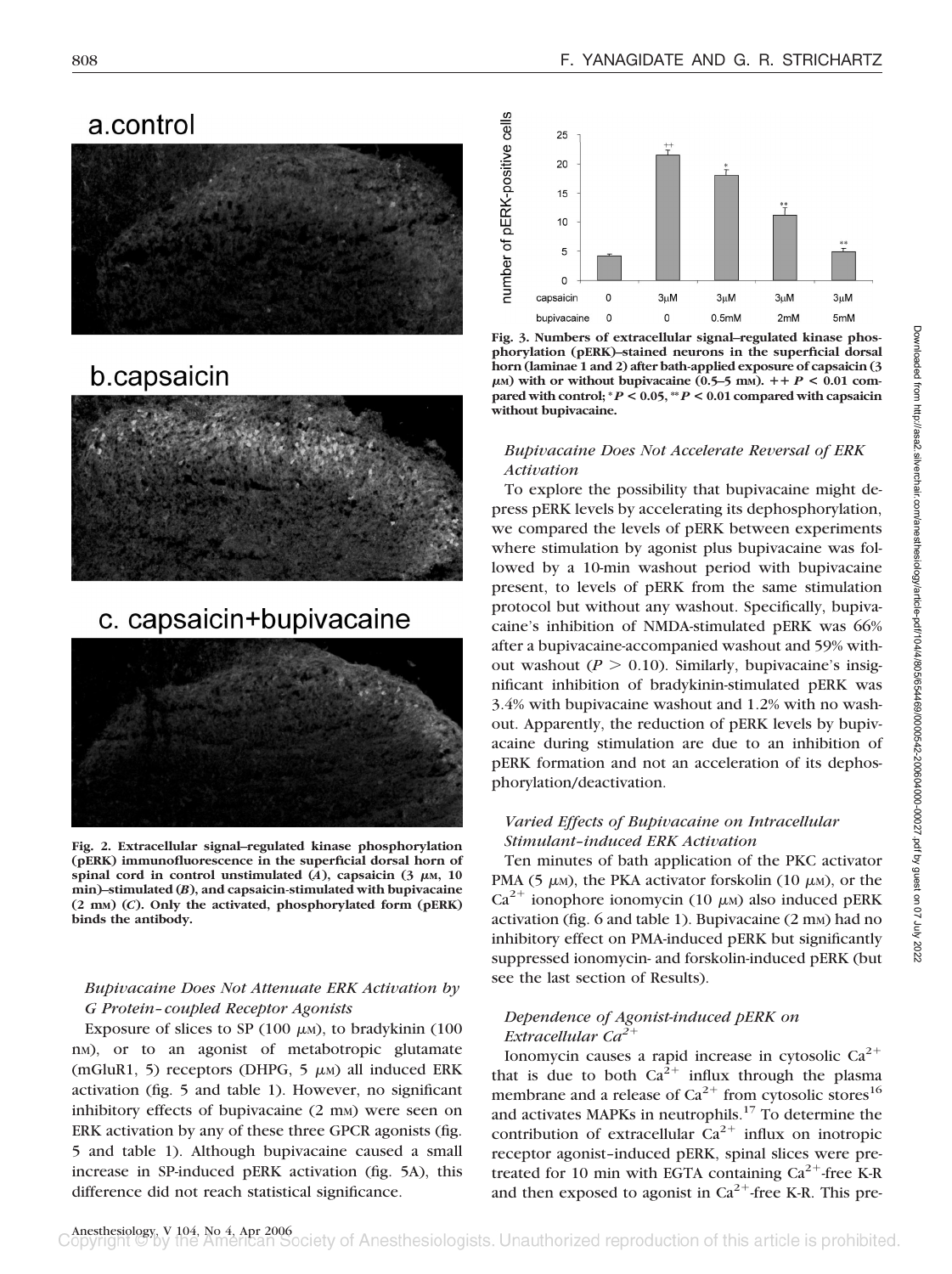|  |  | Table 1. Agonist-induced pERK and Percent Inhibition of pERK with or without Bupivacaine |
|--|--|------------------------------------------------------------------------------------------|
|  |  |                                                                                          |

|                                | Agonist/Control | P Value | n. | % Inhibition | P Value | n |
|--------------------------------|-----------------|---------|----|--------------|---------|---|
| Ligand-gated receptor agonists |                 |         |    |              |         |   |
| Capsaicin                      | $5.3 \pm 0.6$   | < 0.01  | 6  | 60           | < 0.01  | 6 |
| <b>NMDA</b>                    | $3.1 \pm 0.3$   | < 0.01  | 8  | 59           | < 0.01  | 8 |
| <b>AMPA</b>                    | $4.0 \pm 0.8$   | < 0.01  |    | 67           | < 0.01  |   |
| GPCR agonists                  |                 |         |    |              |         |   |
| Bradykinin                     | $2.0 \pm 0.1$   | < 0.01  | 6  | 2            | 0.90    | 6 |
| mGluR1/5                       | $2.3 \pm 0.2$   | < 0.01  | 6  | 6            | 0.75    | 6 |
| Substance P                    | $2.0 \pm 0.2$   | < 0.01  |    | ( –) 29*     | 0.075   |   |
| Intracellular stimulators      |                 |         |    |              |         |   |
| <b>PMA</b>                     | $2.0 \pm 0.1$   | < 0.01  | 4  | 0.4          | 0.98    | 4 |
| Forskolin                      | $3.3 \pm 0.4$   | < 0.01  | 6  | 39           | 0.026   | 6 |
| lonomycin                      | $2.7 \pm 0.4$   | < 0.01  | 4  | 61           | < 0.01  | 4 |

Values are mean  $\pm$  SEM.

\* Stimulation of response by bupivacaine.

AMPA = (S)-a-amino-3-hydroxy-5-methyle-4-isoxazole propionic acid; GPCR = G protein-coupled receptor; mGluR = metabotropic glutamate receptor; NMDA = N-methyl-D-aspartate; pERK = extracellular signal–regulated kinase phosphorylation; PMA = phorbol ester 12-myristate-13-acetate.

treatment reduced inotropic agonist–induced pERK activation by 93% ( $P < 0.01$ ) for capsaicin, by 99% ( $P <$ 0.01) for NMDA, and by  $93\%$  ( $P < 0.01$ ) for AMPA, resulting in levels of pERK indistinguishable from unstimulated controls. Such effects are consistent with the assignment of  $Ca^{+2}$  flux through the plasma membrane as the predominant source for driving ERK activation.

In contrast,  $Ca^{2+}$ -free K-R treatment had no inhibitory effects on increase of pERK by SP  $(32\%$  inhibition,  $P =$ 0.12), mGluR1, 5 (0.2% inhibition,  $P = 0.99$ ), or bradykinin ( $-6\%$  inhibition,  $P = 0.68$ ) or on basal, unstimulated pERK levels. After  $Ca^{2+}$ -free K-R treatment, pERK induced by these metabotropic receptors remained significantly higher than the unstimulated control (fig. 7).

Interestingly, in  $Ca^{2+}$ -free K-R, the stimulatory action of forskolin in increasing pERK was also reduced (by 84%), consistent with the mechanism of forskolin involving the entry of extracellular  $Ca^{2+}$  (probably resulting from forskolin's blocking  $K^+$  channels and resultant neuron depolarization) rather than the traditional action of stimulating adenylate cyclase and thus activating PKA.<sup>18</sup> To confirm this hypothesis, we used the cell membrane– permeable cAMP analog, 8-Br-cAMP, to directly activate PKA and thereby increase pERK (206% of control,  $P \leq$ 0.01). Bupivacaine had no significant inhibitory effect on

this 8-Br-cAMP–induced increase of pERK (26% inhibition,  $P = 0.089$ ; fig. 8). In addition, use of a specific inhibitor of PKA, H-89  $(1 \mu)$ , resulted in only 7% inhibition of forskolin stimulation of pERK ( $P > 0.25$  compared with uninhibited forskolin) independently confirming that PKA was not involved in forskolin-induced pERK increase (fig. 8). Both results support the model of forskolin-activated pERK activation by  $Ca^{2+}$  entry through depolarized plasma membrane rather than by direct activation of PKA.

## **Discussion**

Agonists to both ionotropic receptors (capsaicin, NMDA, and AMPA) and metabotropic receptors (SP, bradykinin, and mGluR1/5) are known to induce pERK activation in superficial dorsal horn neurons of spinal cord slices from rats.10 Receptors for capsaicin (TRPV1) and bradykinin (B2) are assumed to be present exclusively on presynaptic terminals of nociceptive afferents (fig. 1), whereas both types of the glutamate and the SP (NK-1) receptors may be on both postsynaptic dorsal horn and presynaptic neuronal elements.<sup>19,20</sup> The work here shows that bupivacaine selectively and equipo-

**Fig. 4. Numbers of extracellular signal– regulated kinase phosphorylation–stained neurons in the superficial dorsal horn (laminae 1 and 2) after bath-applied exposure of ionotropic glutamate receptor agonists** *N***-methyl-D-aspartate (NMDA, 100** μ<sub>M</sub>; *left*) and (*S*)-α-amino-3-hydroxy-**5-methyle-4-isoxazole propionic acid**  $(AMPA, 100 \mu M; right)$  in the presence of **bupivacaine** (0.5–2 mm).  $+ + P < 0.01$ compared with control;  $^*P$  < 0.05,  $^*P$  < **0.01 compared with NMDA without bupivacaine or AMPA without bupivacaine.**

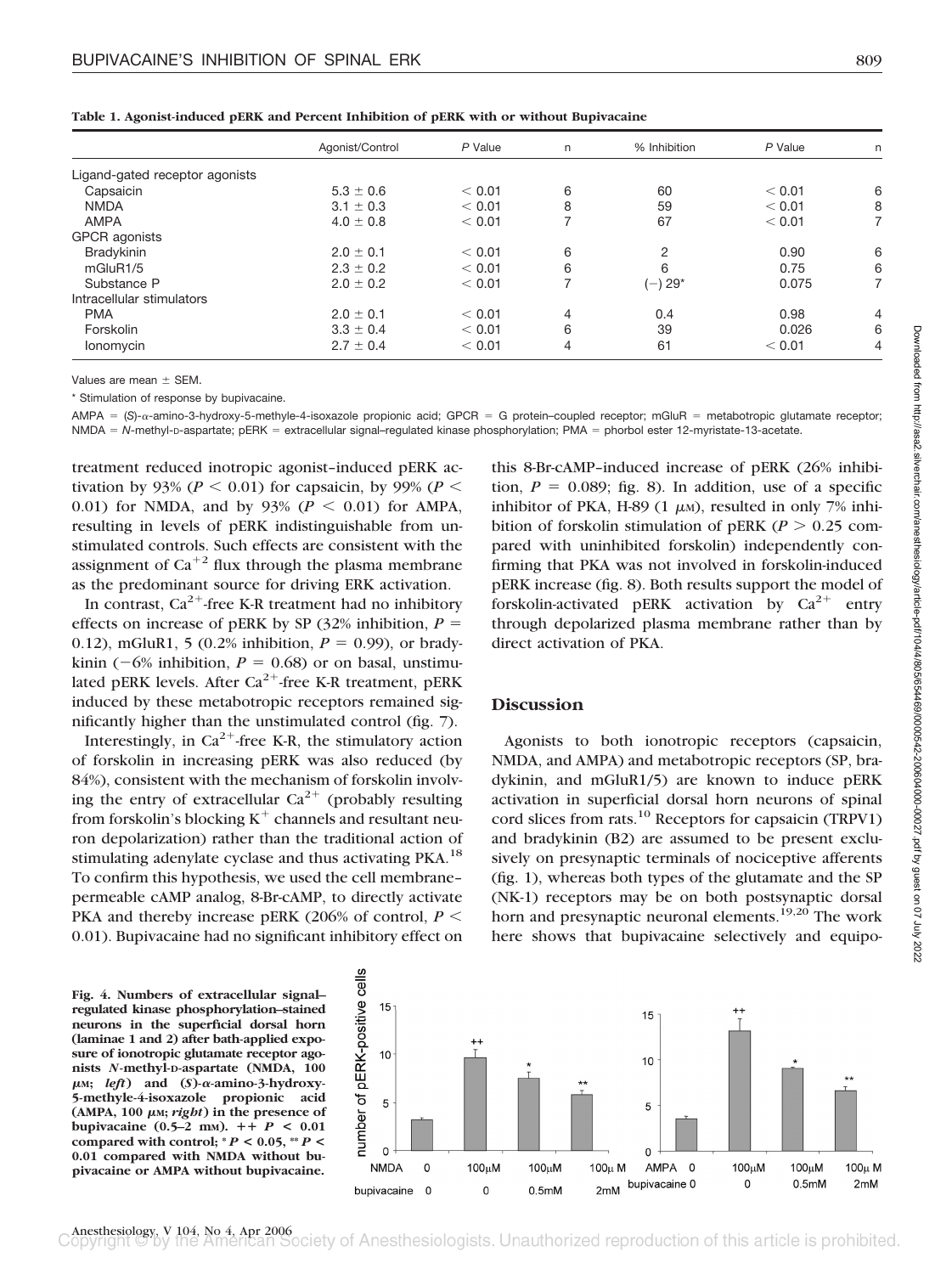$++$ 

 $5\mu M$ 

 $10\mu M$ 

 $10\mu$ M

 $10<sup>1</sup>$ 

8

6

 $\overline{4}$ 

 $\overline{2}$ 

14

 $12$ 

 $10$  $\overline{8}$ 

 $\begin{array}{c} 6 \\ 4 \end{array}$ 

 $\overline{2}$ 

8

6

 $\overline{4}$ 

 $\overline{2}$ 

 $\mathbf 0$ ionomycin

 $\circ$ 

forskolin 0<br>bupivacaine 0

 $0 + \overline{PMA}$ 

bupivacaine 0

 $\Omega$ 

a

 $\mathbf b$ 

 $\mathbf c$ 

number of pERK-positive cells

**NS** 

 $+4$ 

 $5<sub>U</sub>M$ 

 $2mM$ 

10μM<br>2mM

 $10\mu$ M



**Fig. 5. Numbers of extracellular signal–regulated kinase phosphorylation–stained neurons in the superficial dorsal horn (laminae 1 and 2) after bath-applied exposure of metabotropic** receptor agonists, substance Ρ (SP, 100 μm; *A*), bradykinin (BK, **100 nM;** *B***), and agonists for metabotropic glutamate receptors**  $1/5$  (mGluR $1/5$ , 5  $\mu$ m; *C*) with or without bupivacaine (2 mm).  $P + P$  < 0.01 compared with control. NS = not significant.

tently inhibits ERK activation by all the ionotropic receptor agonists. In contrast, bupivacaine was without effect on metabotropic receptor–induced pERK and on unstimulated pERK levels in control slices. The  $Ca^{2+}$  ionophore ionomycin and the PKC activator PMA also increased pERK, with ionomycin sensitive to but PMA insensitive to bupivacaine. Forskolin, probably acting not through its traditional mode of PKA activation but instead probably by depolarizing membranes to allow  $Ca<sup>2+</sup>$  entry, also activated ERK, an action also inhibited by bupivacaine. In all cases where pERK induction involved  $Ca^{2+}$  flux through the plasma membrane, it was suppressed by bupivacaine, but if pERK was activated by processes downstream of these steps, such as release of  $Ca<sup>2+</sup>$  from intracellular stores or by direct activation of PKC, there was no effect of bupivacaine.

These differential effects raise several fundamental questions: Is this action of bupivacaine primarily presynaptic or postsynaptic? What is the molecular basis for the sensitivity of  $Ca^{2+}$  entry pathways? How does this action of bupivacaine compare with its effects on ionotropic receptors and GPCRs in other systems?

#### *The Locus of Bupivacaine's Action: Presynaptic or Postsynaptic*

What does the selective effect of bupivacaine tell us about its locus of action? Receptors for capsaicin (TRPV1) are exclusively located at presynaptic terminals of nociceptive afferents, but their opening leads to re-



lease of glutamate $13$  into the synaptic cleft and the subsequent occupancy and activation of ionotropic receptors on dorsal horn neurons, a process also shown here to be bupivacaine sensitive. On the other hand, AMPA and NMDA receptors are classically located on postsynaptic sites but also can be found on presynaptic endings. Presynaptic NMDA autoreceptors seem to facilitate the release of SP and glutamate in a positive-feedback network.<sup>19</sup> Therefore, the inhibitory effects of bupivacaine on NMDA-induced pERK might be at presynaptic and/or postsynaptic sites. In contrast, AMPA receptors have an excitatory postsynaptic action but also a strong *inhibitory* presynaptic action on glutamate release from primary afferent terminals in the superficial dorsal horn.<sup>20</sup> Therefore, AMPA's activation of pERK must be occurring predominantly through postsynaptic receptors, in which case the inhibitory site of bupivacaine for this action also must to be postsynaptic. So bupivacaine unquestionably has presynaptic actions, blocking  $Na<sup>+</sup>$  channels,  $Ca<sup>+2</sup>$ channels, and TRPV1 receptor channels (as well as some inotropic receptors) but also seems to have actions at sites on the postsynaptic structure. Blockade of the presynaptic Na<sup>+</sup> and Ca<sup>+2</sup> channels is probably an insignificant mechanism for bupivacaine's suppression of ERK activation by the agents studied here, because the reported  $IC_{50}$  values for inhibition of these voltage-gated ion channels are in the range of  $10^{-5}$  and  $10^{-4}$  M,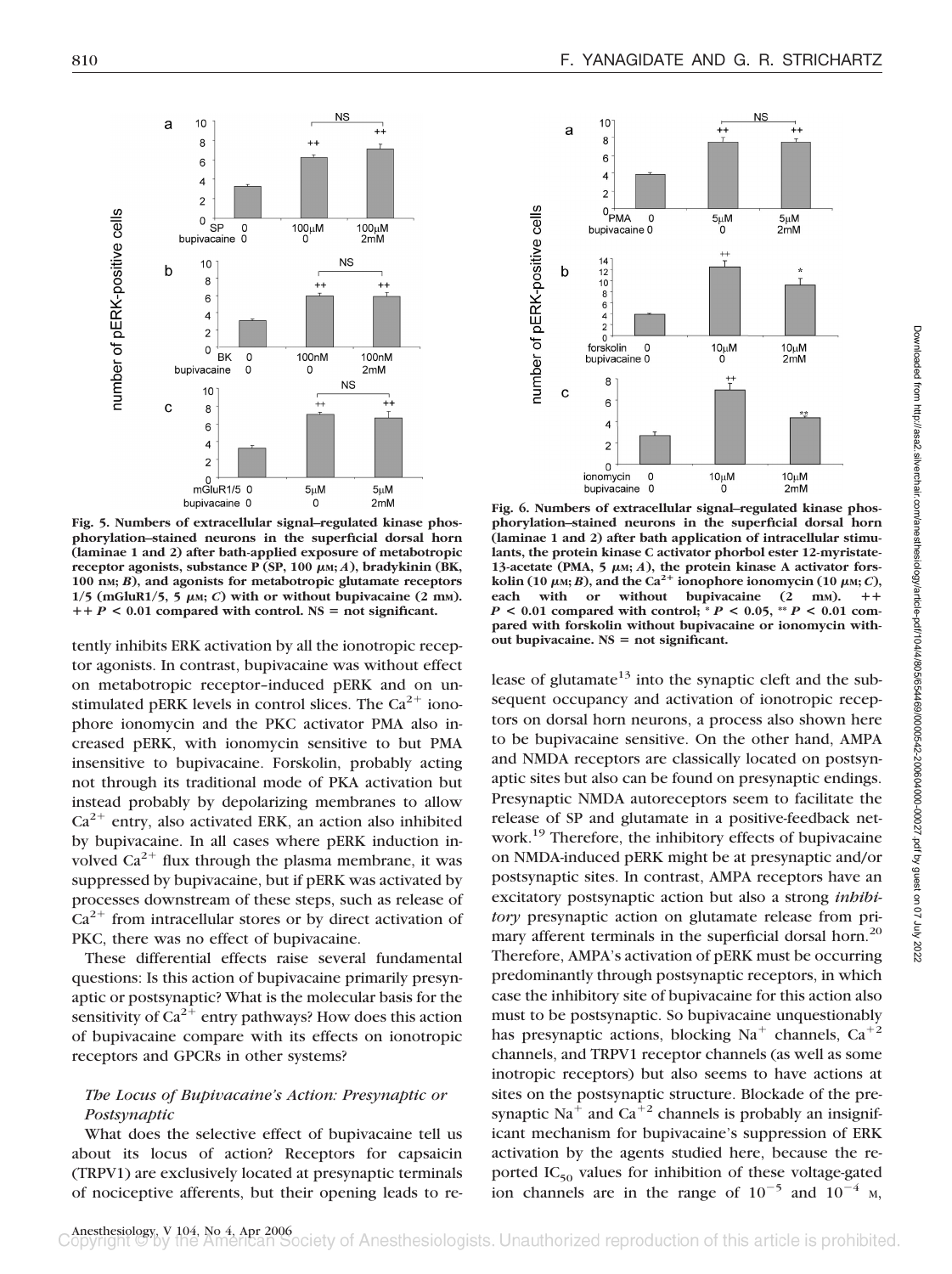**Fig. 7. Numbers of extracellular signal–** phosphorylation**stained neurons in the superficial dorsal horn (laminae 1 and 2) after bath-applied exposure of ionotropic receptor agonists, capsaicin (CAP, 3 μm), N-methyl-**D $a$  aspartate (NMDA, 100  $\mu$ м), and (*S*)- $\alpha$ -ami**no-3-hydroxy-5-methyle-4-isoxazole propionic acid (AMPA, 100 μm), metabotropic receptor agonists, substance P (SP,** 100  $\mu$ м), bradykinin (ВК, 100 nм), and **metabotropic glutamate receptor ago** $n$  ists  $1/5$  (mGluR,  $5 \mu$ <sub>M</sub>), in the presence of EGTA (4 mm) with Ca<sup>2+</sup>-free Krebs-**Ringer's solution.**  $+P < 0.01$  compared **with control; \*\*** *P* **< 0.01 compared with** capsaicin, NMDA, AMPA, or BK. NS = not **significant.**



respectively, well below the  $2 \times 10^{-3}$  M value reported here. $21-23$ 

## *Interaction of Bupivacaine and Ionotropic Receptors*

There is ample evidence that synaptic transmission in the spinal cord is inhibited by local anesthetics (LAs) through modification of presynaptic and postsynaptic ligand-gated channels as well as the traditional targets of presynaptic voltage-gated  $Na<sup>+</sup>$  and  $Ca<sup>+2</sup>$  channels that are essential to stimulate transmitter release (reviewed in Gokin and Strichartz<sup>24</sup>). Hirota *et al.* <sup>25</sup> have reported that LAs are direct antagonists of TRPV1 receptors expressed in transfected human embryonic kidney cells. Similarly, a recent study showed that 1 mm bupivacaine reduces capsaicin-activated TRPV1 currents by approximately 50%, consistent with a direction inhibition by bupivacaine of capsaicin's stimulation of pERK in the current study.<sup>26</sup>

The NMDA receptors are one of the major receptor channels mediating rapid excitatory neurotransmission in the central nervous system and also play a key role in central sensitization regarding long-term pain.27 The in-

hibition of NMDA receptors by LAs in the spinal cord could therefore be important in preventing the development of pain and might play an important role in the prevention of pain by spinal and epidural anesthesia. However, there is little information about the interaction of LAs and NMDA receptors in the spinal cord. Previous electrophysiologic studies demonstrated that LAs inhibited NMDA-induced current from receptors expressed in Xenopus oocytes<sup>28</sup> and in mouse CA1 pyramidal neurons.29 The slow ventral root potentials recorded from isolated hemisected spinal cord, and known to be driven by NMDA and NK-1 receptors, were markedly attenuated by low concentrations of lidocaine, $30$  and the NMDA receptor–dependent windup observed in superficial dorsal horn neurons *in vivo* during repetitive electrical stimulation at C-fiber intensity was also strongly suppressed by lidocaine, albeit from intrathecal application of high "clinical concentrations" (2%, approximately 75 m<sub>M</sub>).<sup>31</sup> These effects are consistent with our observations that NMDA-induced pERK activation was inhibited by bupivacaine.

The role of AMPA receptors in pain processing in the spinal cord dorsal horn is complex. The  $Ca^{2+}$ -imperme-

**Fig. 8. Both the cyclic adenosine monophosphate (cAMP) homologue 8-Br-cAMP (***left***) and forskolin (***right***) increase the number of pERK-positive neurons in the dorsal horn, but the stimulation by 8-BrcAMP is insensitive to bupivacaine (at concentrations that suppress the stimulation by forskolin), and the stimulation by forskolin is not reduced by H-89, an inhibitor of protein kinase A (PKA), together showing that the cAMP–PKA pathway for extracellular signal–related kinase activation is not inhibited by bupivacaine.**  $NS = not significant.$   $P^+P < 0.01$ .



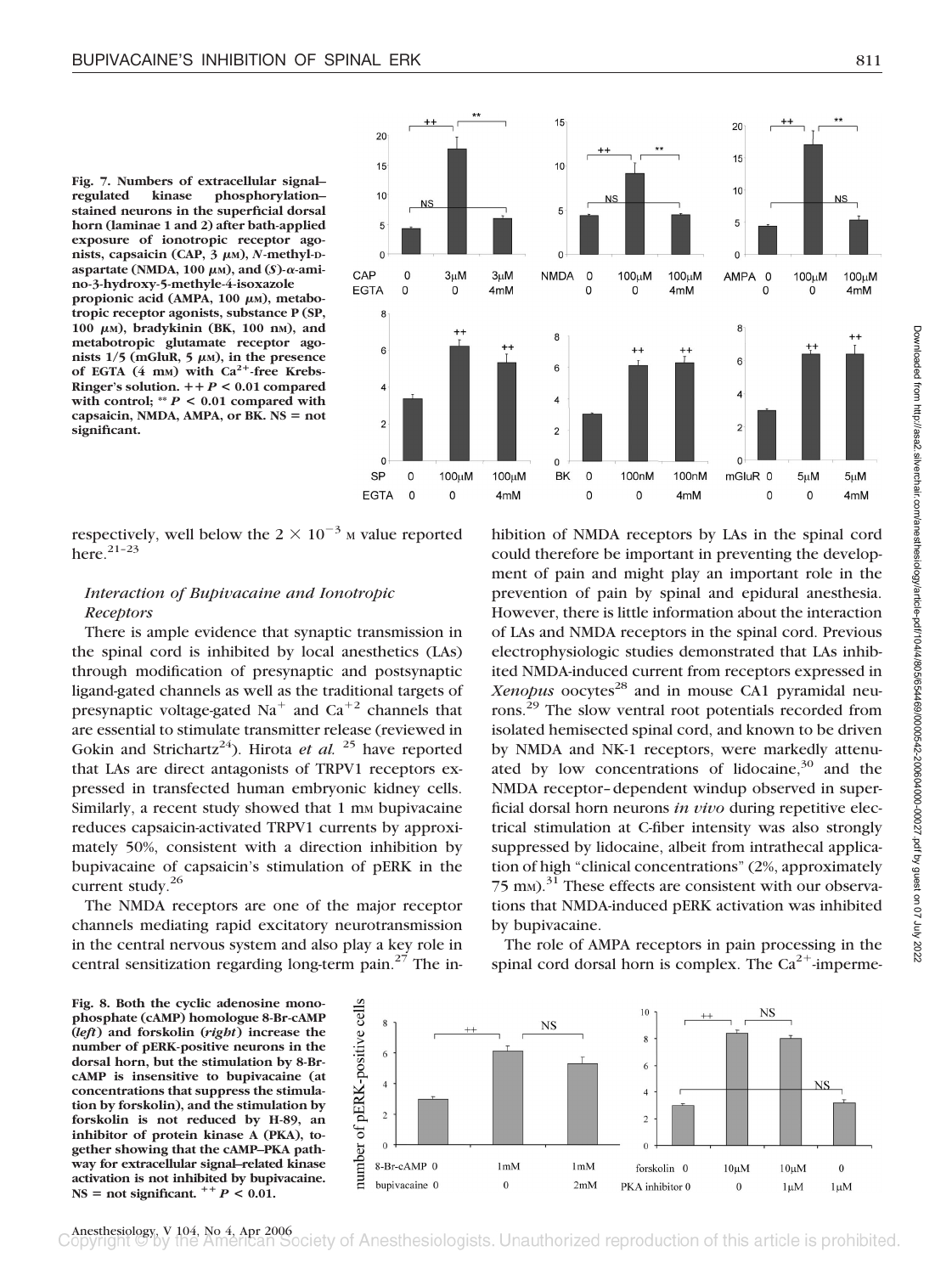able species of AMPA receptors supports a fast transient depolarization that drives the membrane potential toward impulse threshold and also, if sufficiently prolonged, facilitates release of  $Mg^{2+}$  from its blocking site in the pore of the "open" conformation of the NMDA receptor. Calcium entry thus occurs only indirectly through the actions of these AMPA receptors. The  $Ca^{2+}$ permeable AMPA receptors are not essential for acute nociceptive processing but are critically involved in the spinal plasticity that underlies hyperalgesia in inflammatory pain states, including the phosphorylation of  $ERK<sup>20,32</sup>$  The dorsal horn of the spinal cord shows a high density of these  $Ca^{2+}$ -permeable AMPA receptors, particularly in the superficial spinal laminae (laminae 1 and  $2$ ).<sup>33</sup> Our finding that AMPA-induced pERK activation was reduced by pretreatment with  $Ca^{2+}$ -free K-R confirms that  $Ca^{2+}$ -permeable AMPA receptors are involved here and is consistent with the participation of spinal ERK in hyperalgesia from peripheral nerve injury or inflammation. Specifically, inhibition of ERK responses to AMPA and NMDA predict that postinjury responses in dorsal horn through these receptors will be effectively suppressed by this local anesthetic. We also show that the inhibitory potency of bupivacaine (2 mm) is same among the three ionotropic receptors, TRPV1, NMDA, and AMPA, and thus suggest that similar mechanisms for blocking  $Ca^{2+}$  influx might be involved in the actions on all ligand-gated receptors.

It is noteworthy that bupivacaine similarly inhibited pERK activation by ionomycin, a  $Ca^{2+}$  ionophore whose molecular mechanism involves the reversible chelation of calcium ions, that decreases their energy for diffusing through lipid bilayer regions of membranes, independent of any proteinaceous receptor.<sup>16</sup> This broad pharmacology for bupivacaine suggests that it is acting at a locus on the membrane phospholipids and not at any defined sites on receptors, a mechanism consistent with its low potency and lack of specificity among ionotropic receptors.

## *PKA and PKC*

Both PKA and PKC contribute to the activation of ERK in dorsal horn neurons. Kawasaki *et al.*<sup>10</sup> reported that there were additive effects of PKA and PKC on ERK activation, indicating that PKA and PKC are independent pathways to activate ERK in dorsal horn neurons. Forskolin, acting as a classic stimulator of adenylyl cyclase,  $34$ can increase cAMP, activating PKA, and thus coupling to ERK through the Raf/Ras pathway. Although bupivacaine had no effects on pERK induced by nociceptorassociated GPCR agonists, which might also act through Ras/Raf, bupivacaine still reduced forskolin-induced pERK. Several studies have demonstrated, however, that forskolin has diverse sites of action including not only adenylyl cyclase, but also the glucose transporter and ligand- and voltage-gated ion channels.<sup>35</sup> Forskolin modulates voltage-dependent  $K^+$  conductance through cAMP-dependent and cAMP-independent mechanisms,<sup>35</sup> inhibiting voltage-dependent  $K^+$  channels in *Helix* neurons,<sup>36</sup> nudibranch neurons,<sup>18</sup> and PC12 cells<sup>37</sup> in a cAMP-independent manner. Potassium channel activity is a major determinant of resting and action potentials. Inhibition of some of these  $K^+$  channels results in a steady depolarization that can support  $Ca^{2+}$  entry through non- or slowly inactivating  $Ca^{2+}$  channels and thus activate ERK. Because our data show that bupivacaine had no significant effects on 8-Br-cAMP–induced pERK and that a PKA inhibitor had no effects on forskolin-induced pERK, the mechanism by which bupivacaine inhibits forskolin-induced pERK seems to be independent of adenylyl cyclase and PKA and likely involves voltage-gated  $Ca^{2+}$  channels. Our results also showed that increase of pERK by the PKC activator PMA was insensitive to bupivacaine, indicating the action of bupivacaine occurs neither at PKC itself nor at sites downstream. This finding is at variance with reports of the LA sensitivity of a number of  $PKCs^{38,39}$  and implies that the PKC isoforms involved in ERK activation will be relatively insensitive to bupivacaine.

## *Bupivacaine and G Protein– coupled Receptors*

There are some contradictory results between our findings and the literature on LA actions on GPCRs. Local anesthetics inhibit certain GPCRs (LPA, TXA2, PAF, and m1 muscarinic receptors) expressed in *Xenopus* oocytes6,40 but were ineffective on others, *e.g.*, angiotensin receptor signaling $41$  and, in general, GPCRs that require inositol trisphosphate–induced  $Ca^{2+}$  release, mediated by inositol trisphosphate that is liberated by phospholipase C.<sup>42</sup> It seems that GPCRs working through the G<sub>q</sub>  $\alpha$  subunit are the types that are susceptible to LAs.<sup>43</sup> The LAs seem to be acting at a common intracellular site, at a locus downstream of the guanosine diphosphate–guanosine triphosphate exchange reaction $6$  and of the extracellular agonist binding site. $41$  An exception is the m1 muscarinic receptor, which seems to have both intracellular and extracellular inhibitory sites for  $\text{LAs}^{43}$ but almost all other GPCRs are affected by LAs at an intracellular site alone.

Bradykinin is a potent inflammatory mediator that causes pain and hyperalgesia. Intrathecal injection of bradykinin in mice causes pain-related behavior $44$  and thermal hyperalgesia.<sup>45</sup> At the cellular level, bradykinin activation of the B2 receptor in sensory neurons leads to activation of an otherwise uncharacterized nonselective cation (inward) current,  $46$  perhaps by activating phospholipase  $C^{47}$  through a pathway potentiated by other proalgesic agents, some of which activate PKA.<sup>47,48</sup> No inhibitory effects of bupivacaine were seen on bradykinin-induced pERK in dorsal horn neurons in the current study.

Although there is little published about local anesthet-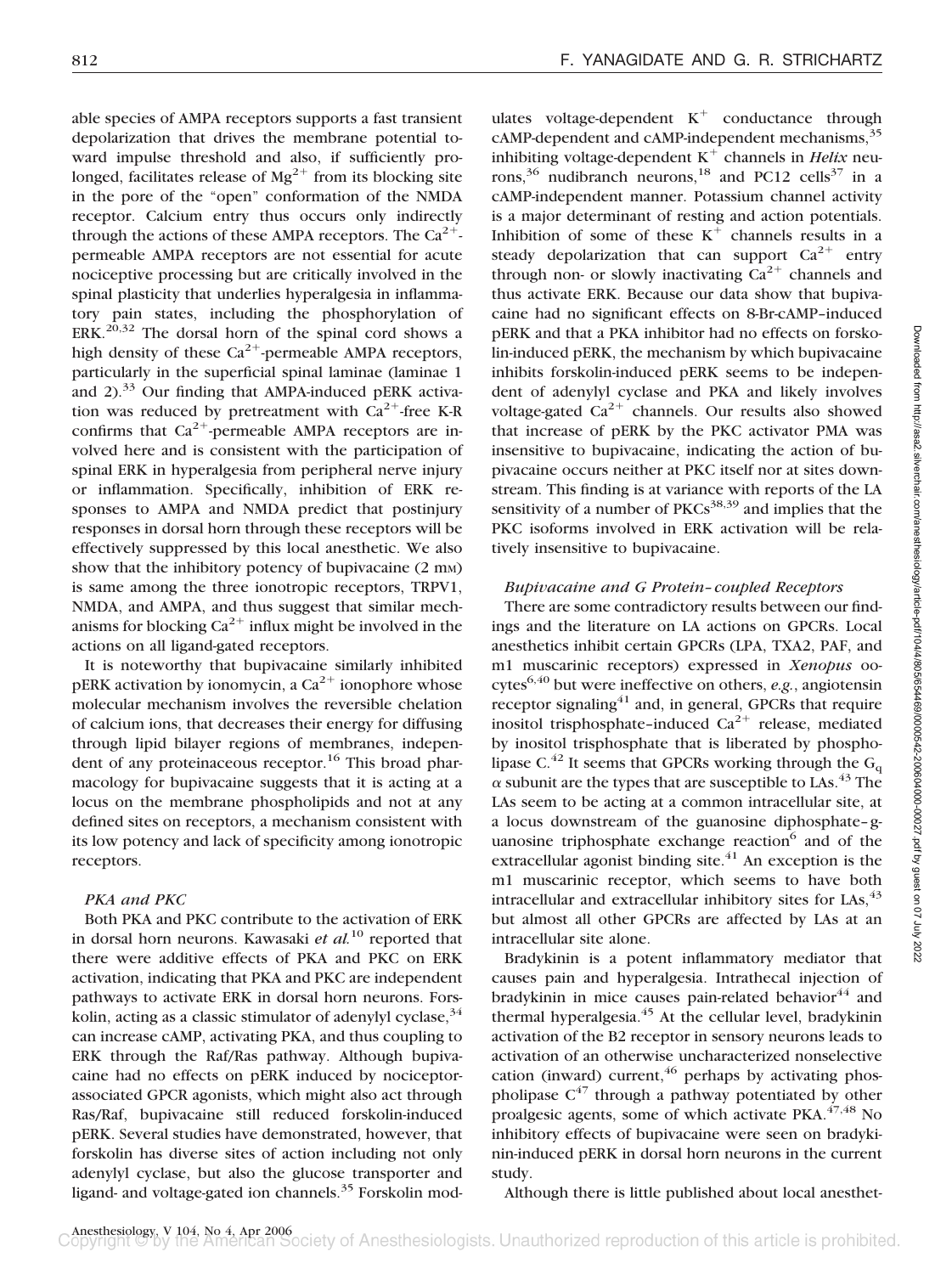ics and SP, Li *et al.* <sup>49</sup> reported that bupivacaine  $(1-3 \text{ mm})$ inhibited both SP binding and the SP-evoked increase in intracellular  $Ca^{2+}$  in clonal macrophages (P388D<sub>1</sub> cells) expressing NK-1 receptors. Our current results show that SP activated pERK in the spinal slices, but without inhibition by bupivacaine  $(2 \text{ mm})$ . One reason for the discrepancy might be the difference in the type of Gprotein coupling. Both  $G_q$  and  $G_{11}$   $\alpha$  subunits have been reported to be coupled to NK-1 receptors, even in the same tissue<sup>50</sup>;  $G_q$  might be the predominant subunit in the cloned macrophages studied by Li *et al.*, whereas  $G_{11}$ might be the one in spinal cord.

Subsequent to activation of sensory neurons, glutamate is released in the spinal dorsal horn, where it acts on ionotropic and metabotropic glutamate receptors. The eight cloned mGluRs (mGluR1–8) are classified into three groups—group 1 (mGluR1, 5), group 2 (mGluR2, 3), and group 3 (mGluR4, 6, 7, 8)—based on their sequence homology, pharmacology, and association with intracellular effector systems.<sup>12</sup> Group 1 subtypes, which were specifically activated in the current study, are reported to induce spontaneous nociceptive behavior when delivered intrathecally<sup>51</sup> and lead to activation of ERK in the spinal cord in mice.<sup>52</sup> Like the other GPCRs, mGluR1/5 stimulation also induced pERK and also was unaffected by bupivacaine. Exposure of spinal slices to GPCR agonists in  $Ca^{2+}$ -free K-R had no effect on their pERK-activating effect, supporting the concept that there is a selective action of bupivacaine on those processes that involve  $Ca^{2+}$  entry through the plasmalemma rather than on a general increase in intracellular  $Ca^{+2}$ .

#### *Relation to Spinal Anesthesia*

The usual concentration of bupivacaine applied for peripheral and neuraxial anesthesia is 0.25–0.75% (approximately 8–23 mm), with lower concentrations often used for obstetric anesthesia. Although bupivacaine itself has not been examined directly, soon after intrathecal injection of other LAs at similar doses, their concentrations in CSF can reach millimolar levels. $24,53-55$  Based on these observations, it is possible that the concentrations of bupivacaine  $(0.5-5 \text{ mm})$  in our study are well within the relevant range that occurs during spinal anesthesia. Although it is unlikely that any equilibrium of drug with tissue is reached after a bolus injection,  $24$  the more superficial parts of the dorsal horn where pERKpositive neurons were detected probably receive a relatively higher amount of the total dose. Studies using intrathecal application of LAs *in vivo* will be required to accurately determine how effectively MAPKs are inhibited during peripheral nerve stimulation, but the current study on isolated slices clearly demonstrates the potential of bupivacaine on ERK.

In conclusion, the activation of excitatory ionotropic and metabotropic receptor agonists results in pERK activation in superficial dorsal horn neurons in rats. Bupivacaine blocked ionotropic but not metabotropic receptor-induced pERK, apparently by a blocking  $Ca^{2+}$  influx in the spinal cord, at a location upstream of PKC. The action sites of bupivacaine may be both presynaptic, at nociceptor afferent terminals, and postsynaptic, at dorsal horn neurons containing AMPA and NMDA receptors.

The authors thank Yasuhiko Kawasaki, M.D., Ph.D. (Postdoctoral Fellow), for exceptional assistance in techniques and analysis methods and Ru-Rong Ji, Ph.D. (Assistant Professor), for access to the imaging facility in his laboratory. Both are at the Pain Research Center of Brigham & Women's Hospital, Boston, Massachusetts.

#### **References**

1. Butterworth JF, Strichartz GR: Molecular mechanisms of local anesthesia: A review. ANESTHESIOLOGY 1990; 72:711–34

2. Mikawa K, Maekawa N, Hoshina H, Tanaka O, Shirakawa J, Goto R, Obara H, Kusunoki M: Inhibitory effect of barbiturates and local anaesthetics on protein kinase C activation. J Int Med Res 1990; 18:153–60

3. Nivarthi RN, Grant GJ, Turndorf H, Bansinath M: Spinal anesthesia by local anesthetics stimulates the enzyme protein kinase C and induces the expression of an immediate early oncogene, c-Fos. Anesth Analg 1996; 83:542–7

4. Gordon LM, Dipple I, Sauerheber RD, Esgate JA, Houslay MD: The selective effects of charged local anaesthetics on the glucagon- and fluoride-stimulated adenylate cyclase activity of rat-liver plasma membranes. J Supramol Struct 1980; 14:21–32

5. Hageluken A, Grunbaum L, Nurnberg B, Harhammer R, Schunack W, Seifert R: Lipophilic beta-adrenoceptor antagonists and local anesthetics are effective direct activators of G-proteins. Biochem Pharmacol 1994; 47:1789–95

6. Hollmann M, Herroeder S, Kurz K, Hoenemann C, Struemper D, Hahnenkamp K, Durieux M: Time-dependent inhibition of G protein-coupled receptor signaling by local anesthetics. ANESTHESIOLOGY 2004: 100:852-60

7. Ji RR, Strichartz G: Cell signaling and the genesis of neuropathic pain. Science 2004; 252:STKE re 14

8. Ji RR, Baba H, Brenner GJ, Woolf CJ: Nociceptive-specific activation of ERK in spinal neurons contributes to pain hypersensitivity. Nat Neurosci 1999; 2:1114–9

9. Lever IJ, Pezet S, McMahon SB, Malcangio M: The signaling components of sensory fiber transmission involved in the activation of ERK MAP kinase in the mouse dorsal horn. Mol Cell Neurosci 2003; 24:259–70

10. Kawasaki Y, Kohno T, Zhuang ZY, Brenner GJ, Wang H, Van Der Meer C, Befort K, Woolf CJ, Ji RR: Ionotropic and metabotropic receptors, protein kinase A, protein kinase C and Src contribute to C-fiber-induced ERK activation and cAMP response element-binding protein phosphorylation in dorsal horn neurons, leading to central sensitization. J Neurosci 2004; 24:8310–21

11. De Biasi S, Rustioni A: Glutamate and substance P coexist in primary afferent terminals in the superficial laminae of spinal cord. Proc Natl Acad Sci U S A 1988; 85:7820–4

12. Conn PJ, Pin JP: Pharmacology and functions of metabotropic glutamate receptors. Annu Rev Pharmacol Toxicol 1997; 37:205–37

13. Karai LJ, Russell JT, Iadarola MJ, Olah Z: Vanilloid receptor 1 regulates multiple calcium compartments and contributes to  $Ca2+$ -induced  $Ca2+$  release in sensory neurons. J Biol Chem 2004; 279:16377–87

14. Hingtgen CM, Waite KJ, Vasko MR: Prostaglandins facilitate peptide release from rat sensory neurons by activating the adenosine  $3', 5'$ -cyclic monophosphate transduction cascade. J Neurosci 1995; 15:5411–19

15. Ji R, Zhang X, Wiesenfeld-Hallin Z, Hokfelt T: Expression of neuropeptide Y and neuropeptide Y (Y1) receptor mRNA in rat spinal cord and dorsal root ganglia following peripheral tissue inflammation. J Neurosci 1994; 14:6423–34

16. Liu C, Hermann TE: Characterization of ionomycin as a calcium ionophore. J Biol Chem 1978; 253:5892–4

17. Elzi DJ, Bjornsen AJ, MacKenzie T, Wyman TH, Silliman CC: Ionomycin causes activation of p38 and p42/44 mitogen-activated protein kinases in human neutrophils. Am J Physiol Cell Physiol 2001; 281:C350–60

18. Coombs J, Thompson S: Forskolin's effect on transient K current in nudibranch neurons is not reproduced by cAMP. J Neurosci 1987; 7:443–52

19. Liu H, Mantyh PW, Basbaum AI: NMDA-receptor regulation of substance P release from primary afferent nociceptors. Nature 1997; 386:721–4

20. Lee CJ, Bardoni R, Tong CK, Engelman HS, Joseph DJ, Magherini PC, MacDermott AB: Functional expression of AMPA receptors on central terminals of rat dorsal root ganglion neurons and presynaptic inhibition of glutamate release. Neuron 2002; 35:135–46

21. Guo X, Castle NA, Chernoff DM, Strichartz GR: Comparative inhibition of voltage gated cation channels by anesthetics, in Molecular Cellular Mechanisms of Alcohol and Anesthetics. Edited by Miller K, Roth S, Rubin E. Ann N Y Acad Sci 1991; 625:181–99

22. Xiong Z, Strichartz GR: Inhibition by local anesthetics of calcium channels in rat anterior pituitary cells. Eur J Pharm 1998; 363:81–90